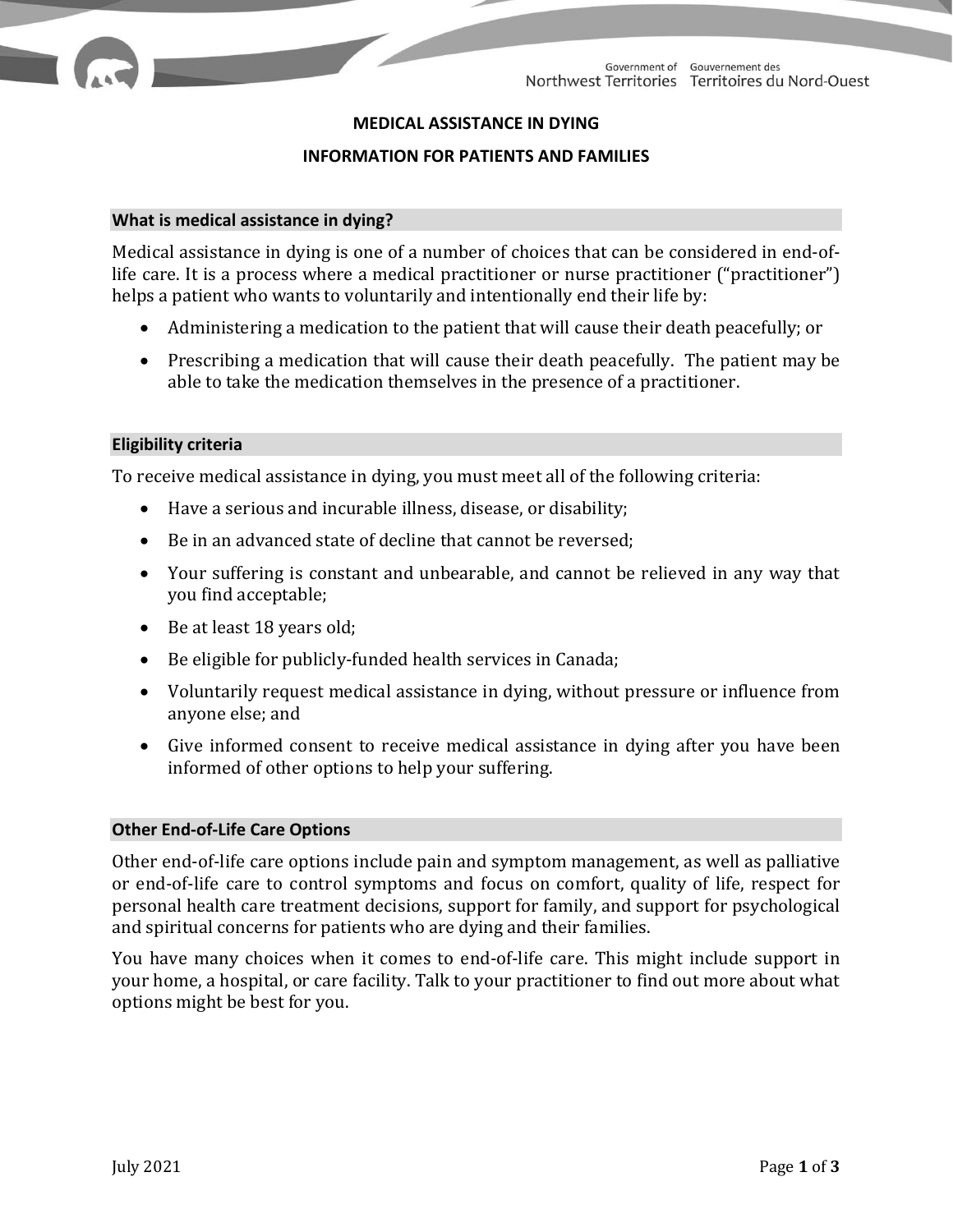

## **Deciding to Move Forward**

If you have discussed your end-of-life care options with your practitioner and think medical assistance in dying might be the right choice for you, you can ask your practitioner to help you make a formal written request. After you make a request, you will be assessed by two different practitioners to determine your eligibility. If your practitioner believes that you will not die of natural causes reasonably soon, you will also be required to observe a waiting period to make sure you and your Practitioner take the time to explore all aspects of your situation.

If you decide to go ahead with medical assistance in dying, you can stop the process at any time. You can also decide to change your current treatment plan and make sure any pain or other symptoms are being managed.

#### **Where to get more information**

Talk to your practitioner about your options for treatment or care. If there is no practitioner in your community, you can discuss your options with a practitioner by distance, such as telehealth.

If you need to find a practitioner who can answer your questions, assess your eligibility, or provide medical assistance in dying, please call the Central Coordinating Service.

More information on medical assistance in dying, including a questions and answers document, is available on the Department of Health and Social Services' website:

[www.maidnwt.com](http://www.hss.gov.nt.ca/en/services/medical-assistance-dying)

### **Central Coordinating Service**

Your practitioner is required to provide you with the Central Coordinating Service's contact card when you ask for information on medical assistance in dying. The Central Coordinating Services is a single point of contact to link patients with a practitioner who can provide more information on medical assistance in dying, assess them for eligibility, and provide medical assistance in dying:

# **NWT Central Coordinating Service**

Toll-free at 1-855-846-9601 or direct at 1-867-767-9050 Ext. 49008 Monday - Friday: 8:30am - 5:00pm

If you would like this information in another official language, contact us at 1-855-846-9601. Si vous voulez ces renseignements dans une autre langue officielle, communiquez avec nous au 1-855- 846-9601.